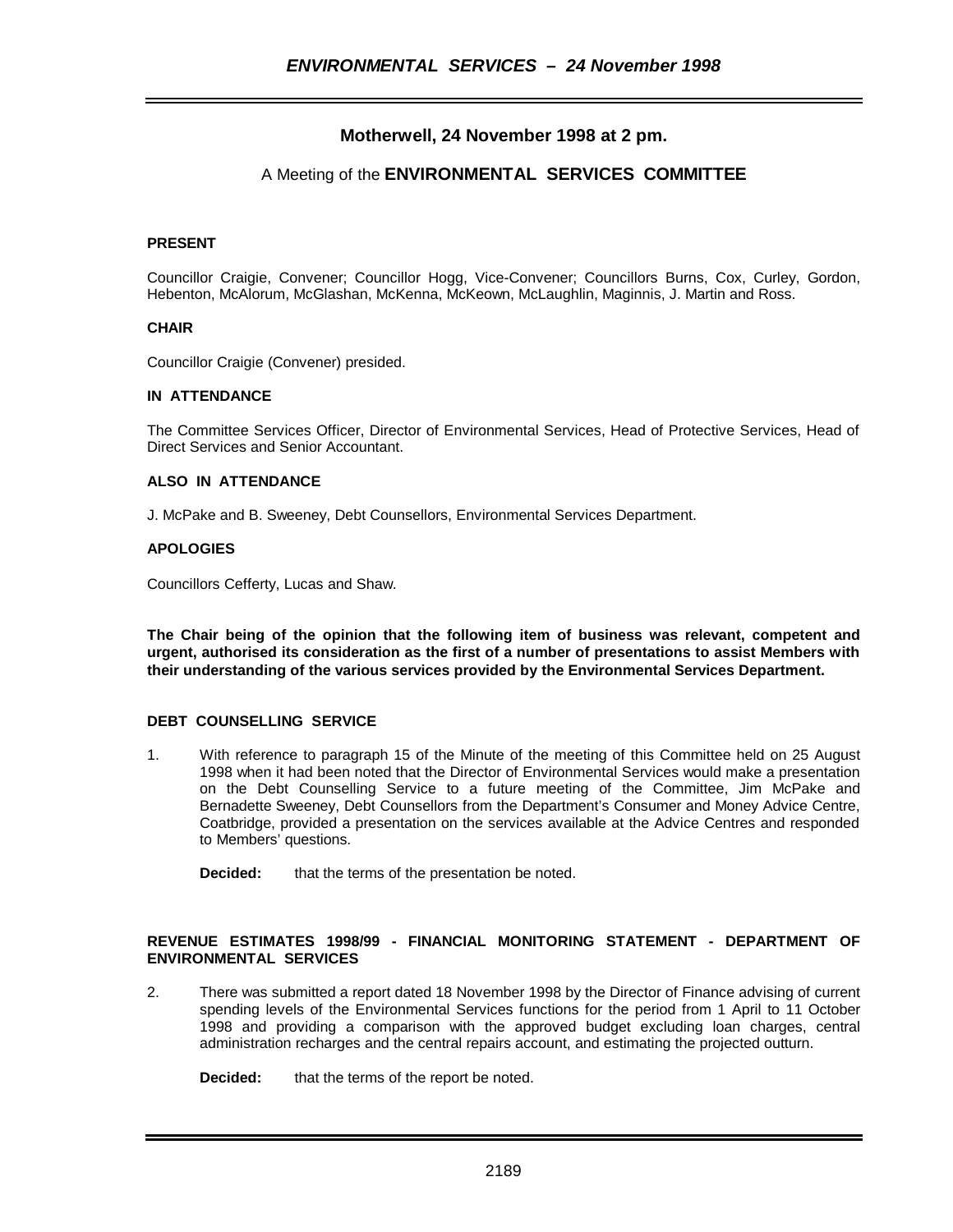### **DOG WARDEN SERVICE**

3. There was submitted a report dated 6 November 1998 by the Director of Environmental Services regarding the operation of the Dog Warden Service during September 1998.

**Decided:** that the terms of the report be noted.

### **PETROLEUM (CONSOLIDATION) ACT 1928 - PETROLEUM LICENCES**

- 4. There was submitted a report (docketed) dated 3 November 1998 by the Director of Environmental Services containing details of the various premises which had been licensed in October 1998 for the storage of petroleum spirit/ petroleum mixtures.
	- **Decided:** that the terms of the report be noted.

#### **OUTCOME OF PROSECUTION IN TERMS OF FOOD SAFETY LEGISLATION - CAMPBELL'S PRIME MEAT LTD, BROXBURN**

- 5. There was submitted a report (docketed) dated 3 November 1998 by the Director of Environmental Services (1) detailing the outcome of legal proceedings against Campbell's Prime Meat Limited, Broxburn, in respect of a contravention of Section 14 of the Food Safety Act 1990, and (2) indicating that the Company had been fined £500 in respect of the contravention.
	- **Decided:** that the terms of the report be noted.

### **OUTCOME OF PROSECUTION IN TERMS OF TRADE DESCRIPTION ACT 1968 - JOHN HILLHOUSE (PLANT HIRE) LTD AND MR JOHN HILLHOUSE, DIRECTOR**

- 6. There was submitted a report (docketed) dated 10 November 1998 by the Director of Environmental Services (1) detailing the outcome of legal proceedings against John Hillhouse (Plant Hire) Limited and John Hillhouse as Director of the Company respectively, in respect of contraventions in terms of Section 14 of the Trades Description Act 1968, for falsely claiming (a) membership of the National House Building Council (NHBC), and (b) attainment of the NHBC buildmark warranty and insurance, and (2) indicating that both John Hillhouse (Plant Hire) Limited and John Hillhouse, Director, had each been fined £200 in respect of the contraventions.
	- **Decided:** that the terms of the report be noted.

#### **INTERNATIONAL STANDARD BS.EN.IS09002 - SYSTEM UPDATE**

7. There was submitted a report (docketed) dated 9 October 1998 by the Director of Environmental Services advising (1) that National Quality Assurance, in its capacity as an independent accreditation body, had confirmed that, following recent assessments of the services provided by Environmental Health (Central), the relevant services met with the requirements of International Standard BS.EN.ISO9002, and (2) that the accreditation for the Section extended the scope of the award made in December 1994.

**Decided:** that the terms of the report be noted.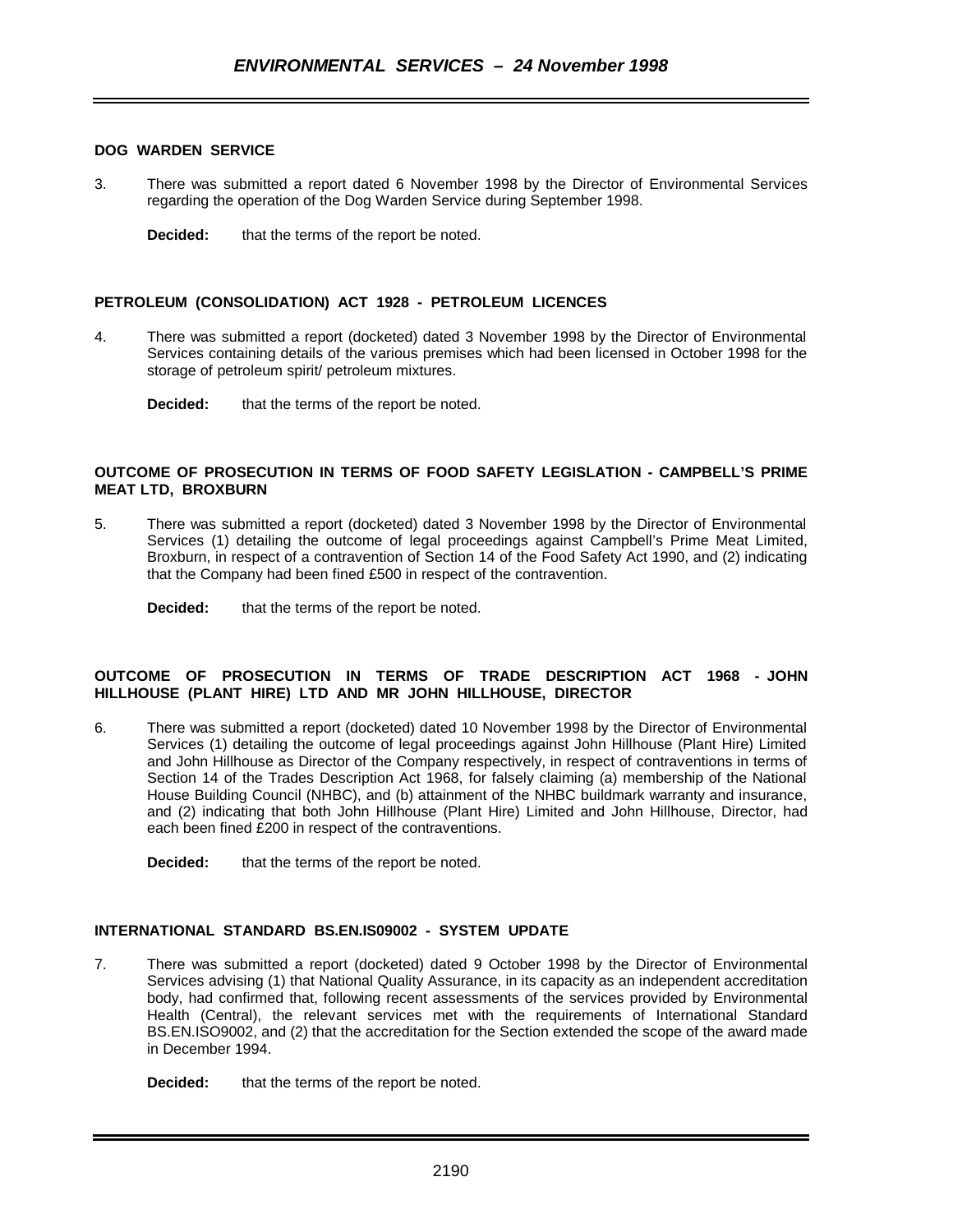### **NEW CONTAMINATED LAND REGIME**

8. There was submitted a report dated 21 September 1998 by the Director of Environmental Services (1) advising that new regulations to be published in 1999, under Section 57 of the Environment Act 1995, would set out the duties and responsibilities of local authorities in the implementation of a new contaminated land regime; (2) outlining the financial implications to the Council of implementing a new contaminated land regime, and (3) intimating that the Scottish Office would make available £1.7m to local authorities during 1999/2000, £108,000 of which would be made available to the Council.

**Decided:** that the terms of the report be noted.

### **IMPLEMENTATION OF WHEELED BIN PROGRAMME**

9. With reference to paragraph 19 of the Minute of the meeting of the Council held on 12 February 1998 when, inter alia, it had been agreed that the domestic wheeled bin system be extended within appropriate areas of Cumbernauld, there was submitted a report dated 17 November 1998 by the Director of Environmental Services (1) advising that the first phase of the Programme which involved the issue of 8,000 wheeled bin units had been completed, and that customer satisfaction questionnaires were currently being distributed to the households concerned, the outcome of which would be reported to a future meeting of the Committee, and (2) outlining findings of a survey of the 910 households in the Westfield area to be included in the second phase of the Programme.

Councillor Maginnis, seconded by Councillor McLaughlin, moved that the matter be remitted to the Policy and Resources Committee for consideration.

Councillor McGlashan, seconded by Councillor McAlorum, moved as an amendment that the implementation of the Wheeled Bin Programme be discontinued in the Westfield area and other like areas in Cumbernauld.

On a vote being taken 3 Members voted for the amendment and 11 Members for the motion, which was accordingly declared to be carried.

**Decided:** that the matter be remitted to the Policy and Resources Committee for consideration.

### **WORKING TIME REGULATIONS 1998**

10. There was submitted a report dated 9 November 1998 by the Director of Environmental Services (1) advising that the Working Time Regulations 1998, containing provisions in relation to working time and the protection of young people with regard to their working hours, came into force on 1 October 1998; (2) intimating that the Council was required to enforce the Regulations along with the Health and Safety at Work etc Act 1974, as detailed in the Health and Safety (Enforcing Authority) Regulations 1998, and (3) indicating that no agreement had yet been reached on (a) the additional finance to be allocated to local authorities or (b) how the legislation was to be enforced.

### **Decided:**

(1) that the terms of the report be noted, and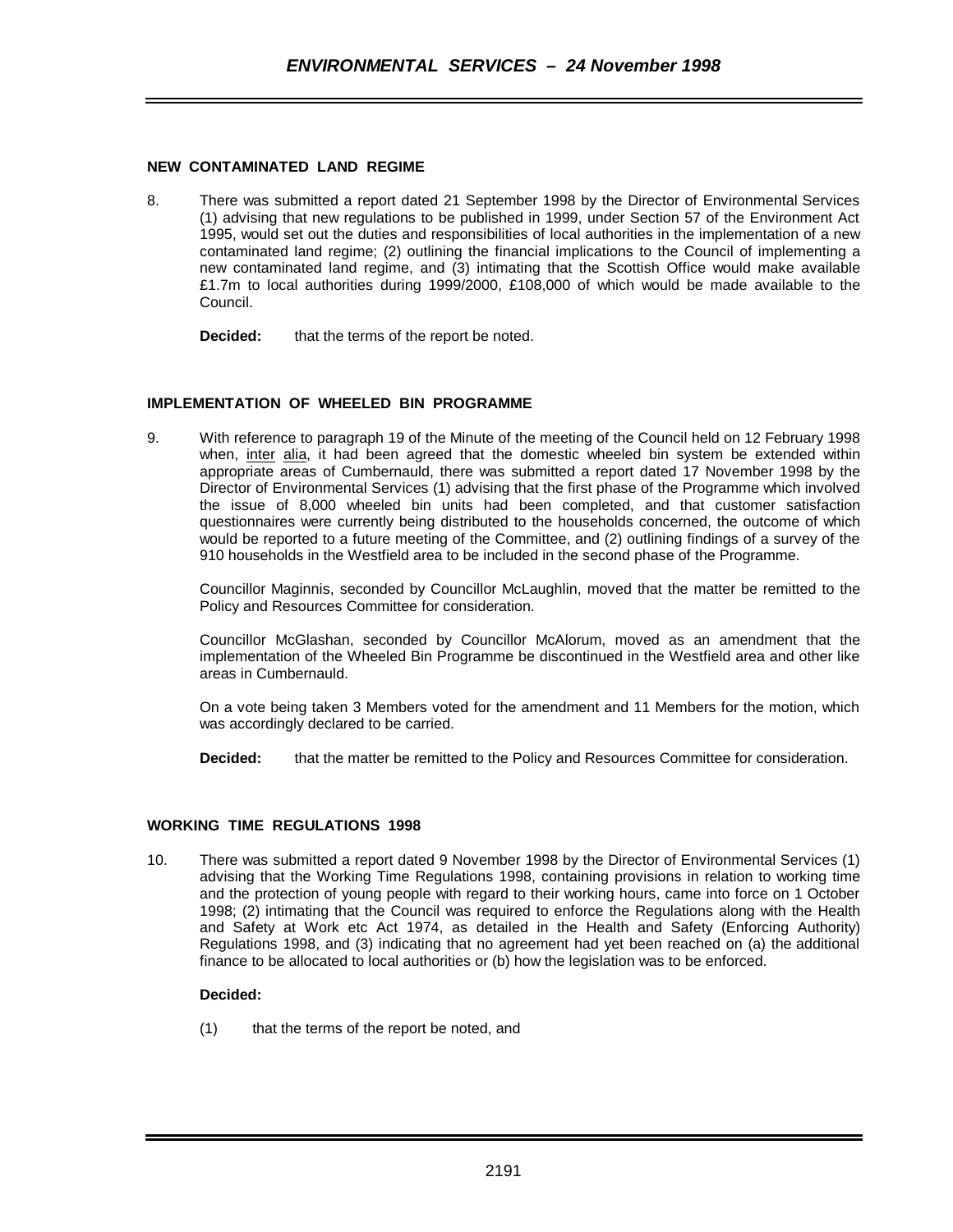(2) that the Director of Environmental Services report to a future meeting of the Committee following determination of the funding and enforcement issues in relation to the Working Time Regulations 1998.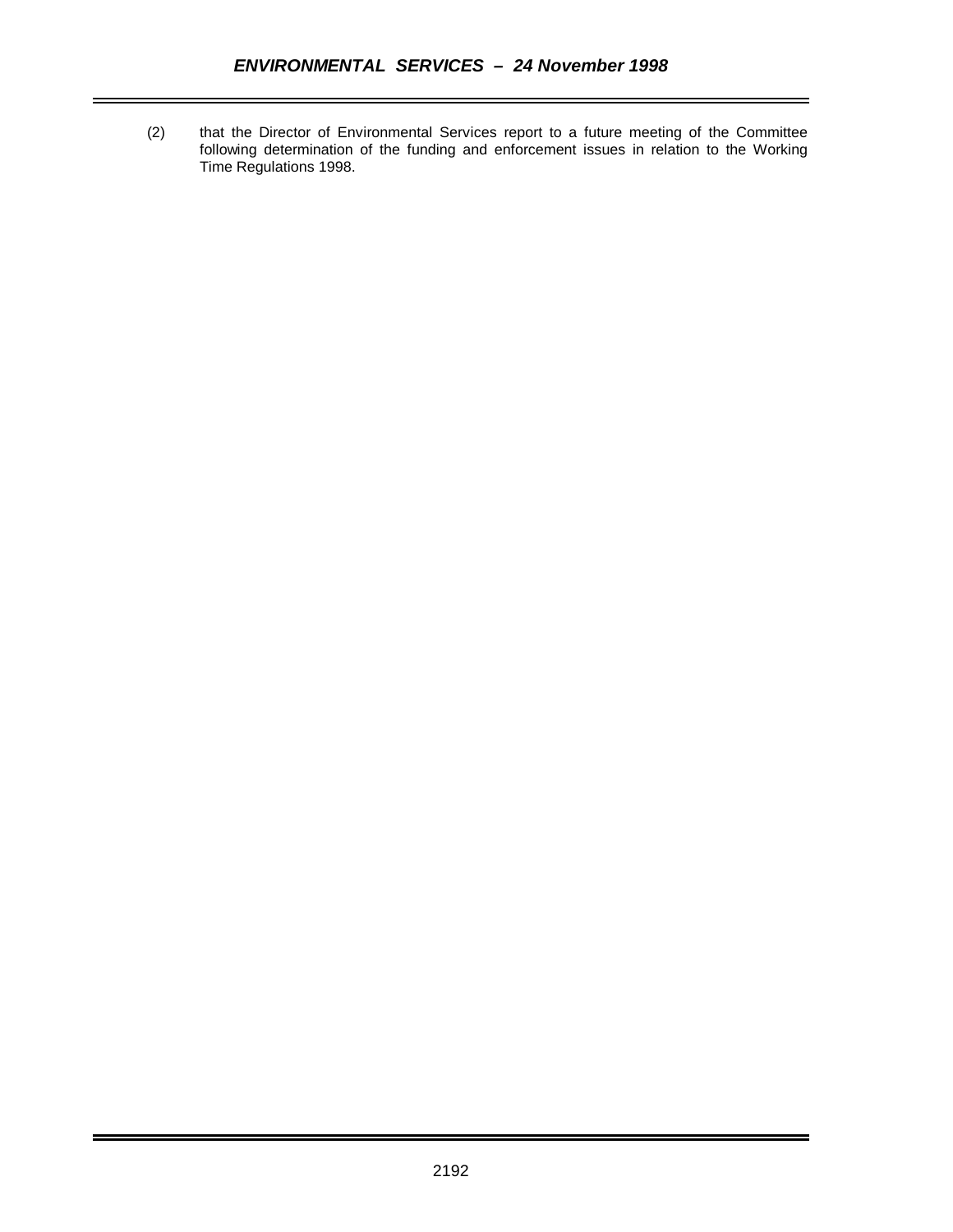### **FIREWORK SAFETY 1998**

11. There was submitted a report dated 10 November 1998 by the Director of Environmental Services advising that the Department's Trading Standards Officers had carried out a joint initiative with Strathclyde Police in the weeks leading up to 5 November 1998 involving visits to (1) 25 primary schools to advise pupils on the Fireworks Code and fire safety, and (2) 120 premises which were registered with the Council for the keeping of fireworks to ensure that fireworks were being properly stored and that 'banned' fireworks were not on sale.

**Decided:** that the terms of the report be noted.

### **NATIONAL CONSUMER WEEK - 2-7 NOVEMBER 1998**

12. There was submitted a report dated 12 November 1998 by the Director of Environmental Services (1) regarding electric blanket safety checks which had been offered to all North Lanarkshire residents as part of the Council's commitment to the National Consumer Week from 2-7 November 1998, the theme of which was "Safety", and (2) advising that of the 50 electric blankets tested only 10% were found to be totally satisfactory.

**Decided:** that the terms of the report be noted.

### **VEHICLE REPLACEMENT PROGRAMME 1998/99 - TENDERS FOR PURCHASE/LEASE OF VEHICLES**

13. There was submitted a report (docketed) dated 4 November 1998 by the Director of Environmental Services regarding tenders received for the purchase/lease of vehicles in 1998/99.

**Decided:** that the Director of Administration be authorised to accept the tenders as undernoted:

- (1) in respect of Contract No. QA/TRA/98/2b the lowest tender submitted by Citroen, Glasgow, for the supply of twelve 1665 kg Vans in the sum of £85,711.20;
- (2) in respect of Contract No. QA/TRA/98/3b the lowest tender submitted by Lex Commercials Limited, Cumbernauld, for the supply of thirteen 2830 kg Vans in the sum of £129,740;
- (3) in respect of Contract No. QA/TRA/98/7b the lowest tender submitted by Taggarts Motor Group Limited, Motherwell, for the supply of five 3500 kg Crew Cab Tippers in the sum of £75,275;
- (4) in respect of Contract No. QA/TRA/98/9a the lowest tender submitted by John Martin Group Limited, Glasgow, for the supply of two 2650 kg Double Cab 4 x 4 Pick-ups in the sum of £28,550.30;
- (5) in respect of Contract No. QA/TRA/98/16b the lowest tender submitted by Citroen, Glasgow, for the supply of four 1680 kg Vans with Rear Seat Conversion in the sum of £31,438;
- (6) in respect of Contract No. QA/TRA/98/21d the lowest tender submitted by Scottish Grass Machinery, Inverkeithing, for the supply of two  $4 \times 4$  Small Highway Tractor in the sum of £37,596;
- (7) in respect of Contract No. QA/TRA/98/22b the lowest tender submitted by John Martin Group Limited, Glasgow, for the supply of one 2500 kg Pick-up in the sum of £9,522.09;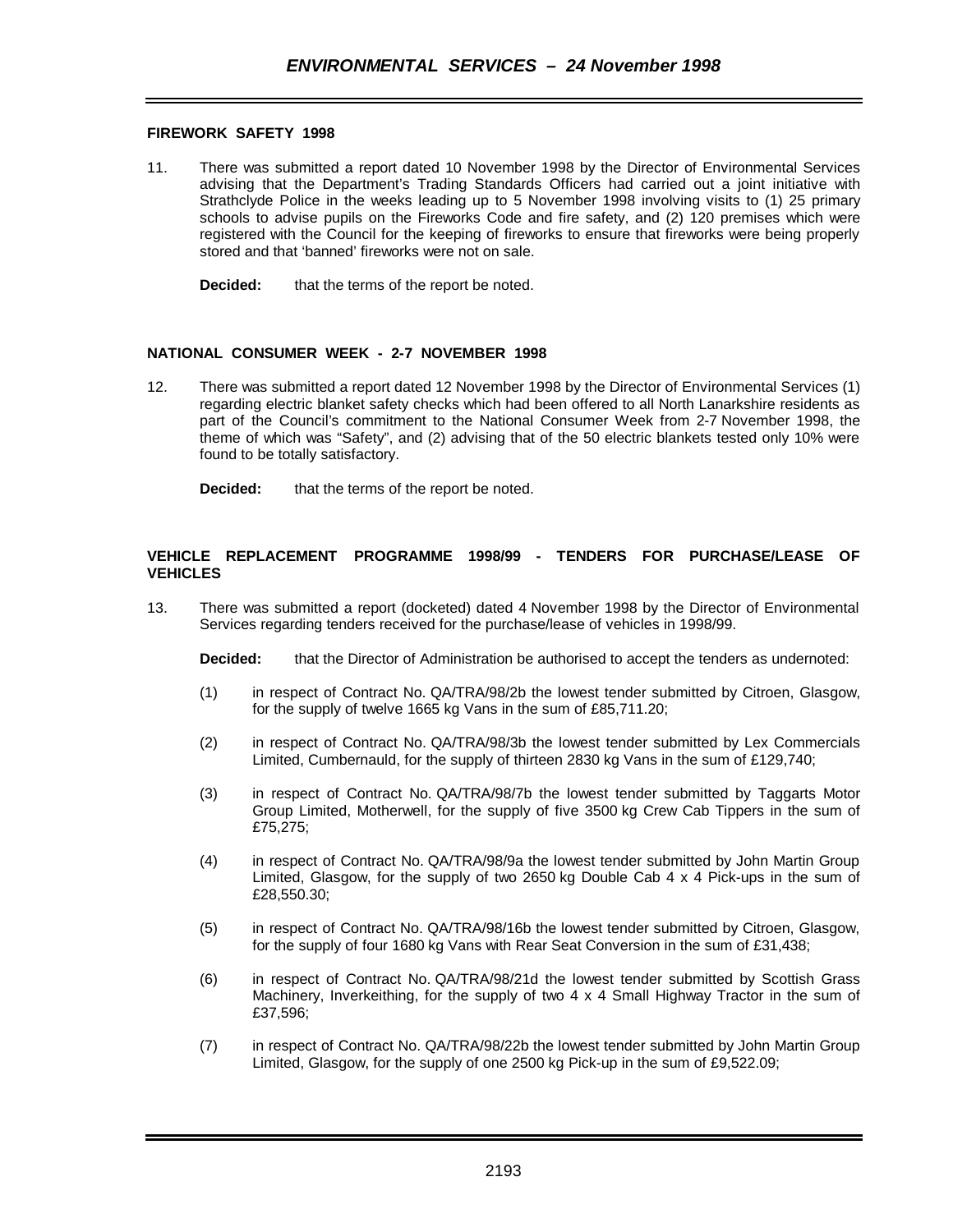- (8) in respect of Contract No. QA/TRA/98/24b the lowest suitable and satisfactory tender submitted by Lex Commercials Limited, Cumbernauld, for the supply of one 26000 kg 6 x 4 Refuse Collection Vehicle in the sum of £105,288;
- (9) in respect of Contract No. QA/TRA/98/25b the lowest tender submitted by Kerr & Smith (Cumnock) Limited, Glasgow, for the supply of one 4 x 2 Dual Sweep Road Sweeper in the sum of £62,244;
- (10) in respect of Contract No. QA/TRA/98/27a the lowest tender submitted by Schmidt (UK) Limited, Petersborough, for the supply of four 4000 kg Driver Operated Compact Suction Sweeper in the sum of £165,521;
- (11) in respect of Contract No. QA/TRA/98/32b the lowest tender submitted by Watson of Airdrie for the supply of one 2650 kg Single Cab 4 x 4 Pick-up in the sum of £13,773.12;
- (12) in respect of Contract No. QA/TRA.98/33a the lowest tender submitted by Oughtred Harrison (Facilities) Limited, Goole, for the supply of two 3500 kg Minibuses with Wheelchair Lift in the sum of £47,000;
- (13) in respect of Contract No. QA/TRA/98/34a the lowest tender submitted by Colin Hutton Group Limited, Glasgow, for the supply of nine 28 Seater Accessible Buses with Rear Passenger Tail Lift in the sum of £460,323;
- (14) in respect of Contract No. QA/TRA/98/35a the lowest tender submitted by Colin Hutton Group Limited, Glasgow, for the supply of three 18 Seater Accessible Buses with Passenger Tail Lift in the sum of £144,441;
- (15) in respect of Contract No. QA/TRA/98/45a the lowest tender submitted by Scottish Grass Machinery, Inverkeithing, for the supply of one 4 x 4 Large Highway Tractor in the sum of £19,373;
- (16) in respect of Contract No. QA/TRA/98/48a the lowest suitable and satisfactory tender submitted by Finning (UK) Limited, Hamilton, for the supply of one Backhoe/Loader in the sum of £30,160;
- (17) in respect of Contract No. QA/TRA/98/55a the lowest tender submitted by Scottish Grass Machinery, Inverkeithing, for the supply of one 4 x 4 Large Highway Tractor with Loader and Agricultural Tyres in the sum of £23,532;
- (18) in respect of Contract No. QA/TRA/98/55b the lowest tender submitted by Scottish Grass Machinery, Inverkeithing, for one 4 x 4 Large Highway Tractor with Loader in the sum of £24,802;
- (19) in respect of Contract No. QA/TRA/98/56 the lowest tender submitted by Scottish Grass Machinery, Inverkeithing, for the supply of two 4 x 4 Small Highway Tractors in the sum of £47,356;
- (20) in respect of Contract No. QA/TRA/98/57a the lowest tender submitted by Fleming & Taylor Limited, Airdrie, for four 5.2 tonne Long Wheel Bases with Bin Lift in the sum of £103,360;
- (21) in respect to Contract No. QA/TRA/98/57b the lowest tender submitted by Fleming & Taylor Limited, Airdrie, for the supply of four 5.2 tonne Short Wheel Bases with Bin Lift in the sum of £104,000;
- (22) in respect of Contract No. QA/TRA/98/58 the lowest suitable and satisfactory tender submitted by Central Motors (Calderbank) Limited for the supply of one 6 x 4 Refuse Collection Vehicle in the sum of £92,950;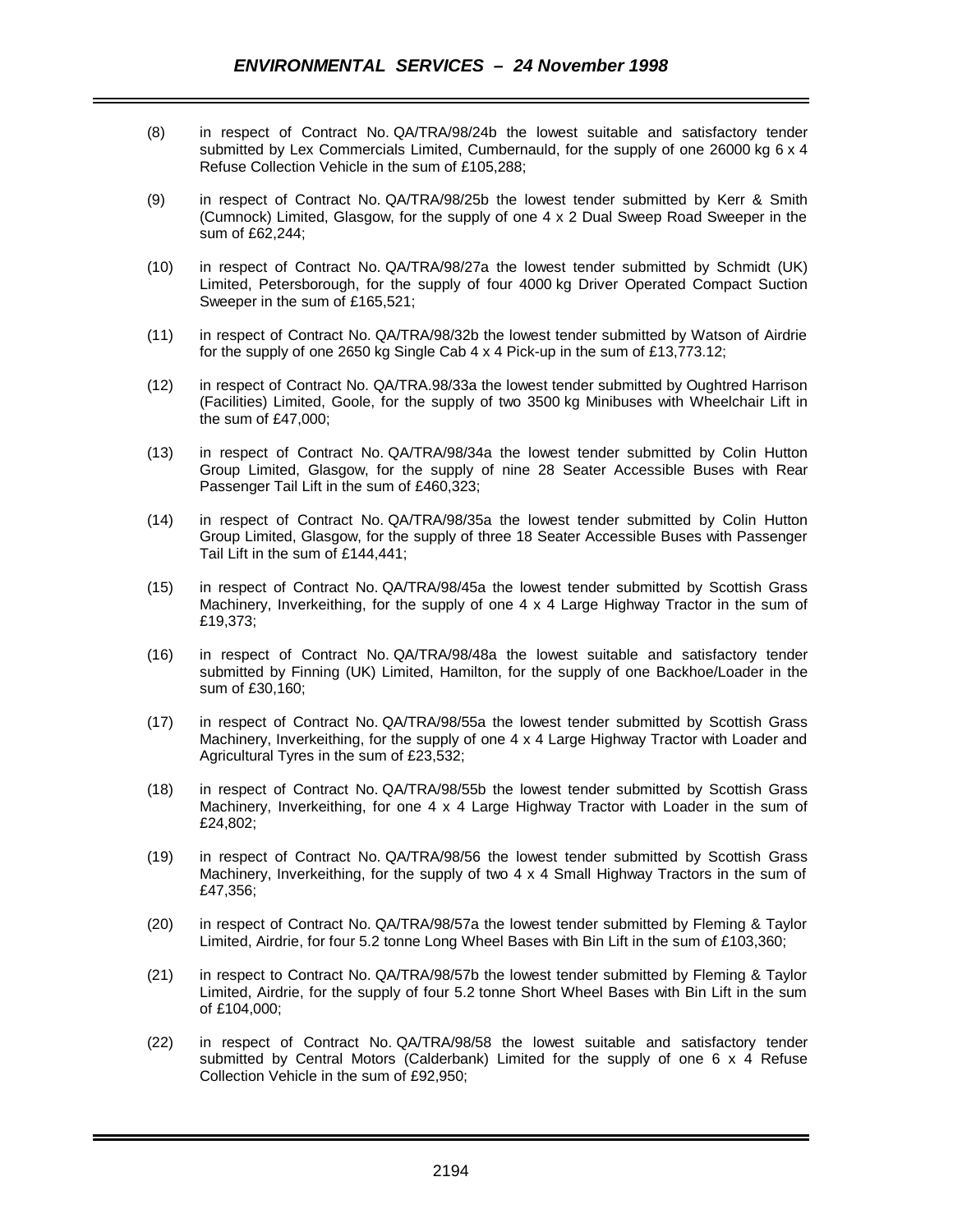- (23) in respect of Contract No. QA/TRA/98/59 the lowest tender submitted by Lex Commercials Limited, Cumbernauld, for the supply of one 4 x 2 Dual Sweep Single Steer Road Sweeper in the sum of £68,019, and
- (24) in respect of Contract No. QA/TRA/98/60 the lowest tender suitable and satisfactory submitted by Colin Hutton Group Limited, Glasgow, for the supply of two 8 x 4 Rear End Loader Industrial Refuse Collection Vehicles with Skip Lifting Arms in the sum of £210,488.

### **PREFERRED SUPPLIERS OF AUTOMATED FUEL MANAGEMENT SYSTEMS**

14. There was submitted a report (docketed) dated 17 November 1998 by the Director of Environmental Services proposing (1) that the Automated Fuel Management Systems which were located at Council Transport Depots throughout North Lanarkshire be rationalised to meet year 2000 compliance for IT Systems and to provide higher levels of operational efficiency and security, and (2) that negotiations be entered into with JMW Systems, Meggit Electronics and Petromatic Securikey Limited, as the Council's existing suppliers of Fuel Management Systems, for the extension of one of the current fuel systems to all depots with a view to the commencement of a conversion programme at the beginning of 1999.

### **Decided:**

- (1) that the Automated Fuel Management Systems at Council Transport Depots throughout North Lanarkshire be rationalised, and
- (2) that the Director of Environmental Services be authorised to negotiate terms with JMW Systems, Meggit Electronics and Petromatic Securikey Limited to ascertain the most competitive and viable package for the supply of Automated Fuel Management Systems to all Council Transport Depots in North Lanarkshire, subject to available funding within the Environmental Services budget and to report back on the outcome.

## **SITE DEVELOPMENT WORKS AT AUCHINLEA LANDFILL SITE, CLELAND AND AT DALMACOULTER LANDFILL SITE, AIRDRIE**

- 15. There was submitted a report (docketed) dated 18 November 1998 by the Director of Environmental Services regarding progress on the site development works at Auchinlea Landfill Site, Cleland, and Dalmacoulter Landfill Site, Airdrie, and outlining the projected final costs therefor.
	- **Decided:** that the terms of the report be noted.

### **RECYCLED CONTENT OF NEWSPRINT BILL**

16. There was submitted a report dated 10 November 1998 by the Director of Environmental Services (1) intimating that a letter had been received from Friends of the Earth (Scotland) seeking the Council's support for the Recycled Content of Newsprint Bill which contained proposals for the introduction of a legal duty on newspaper and magazine publishers in Great Britain to ensure that a specified amount of newspapers and magazines be collected and recycled; (2) advising that the terms of the Bill would require newspaper and magazine publishers (a) to make returns to the appropriate authority every six months with details on the amounts of newspapers and magazines collected and recycled, and (b) to fund newspaper and recycling schemes, and (3) indicating that the appropriate authority in Scotland for receipt of the returns would be the Scottish Environment Protection Agency which would be required to keep a public register comprising the returns.